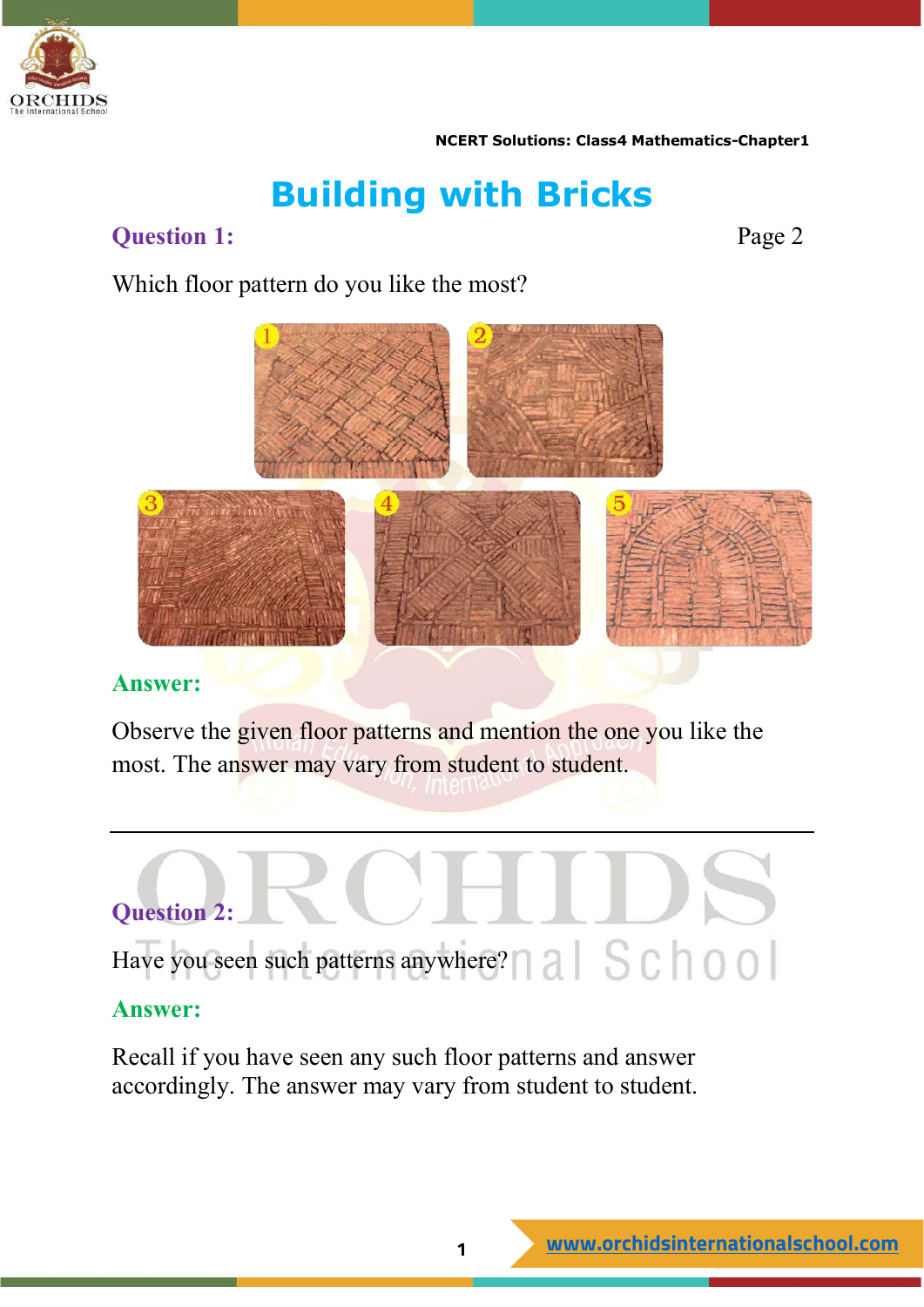

# **Question 3:** Page 3

Which pattern is made in a circle?



# **Answer:**

A circle is a round-shaped figure with no corners or edges. Observe the floor patterns in the picture. Therefore, the pattern J is made in a

# circle. The International School

# **Question 4:**

In which pattern can you show mirror halves? Draw a line.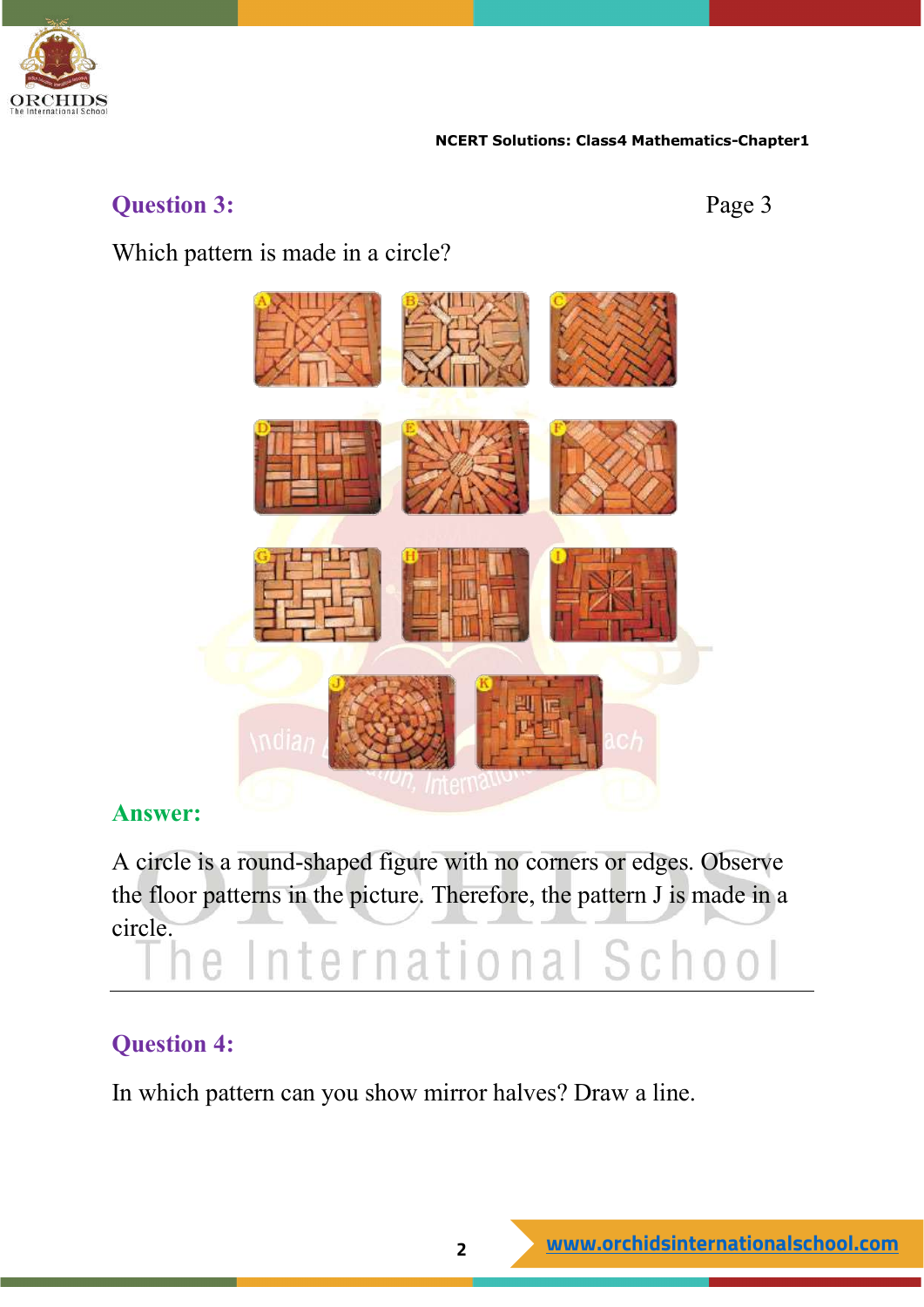

# **Answer:**

An image has mirror halves if it can be divided by a straight line into two similar images. Patterns A, B, H, and I have mirror halves.



# **Question 5:**  Now you draw some new floor patterns.

# **Answer:**

Answer may vary. Do it by yourself. Some floor patterns are shown below: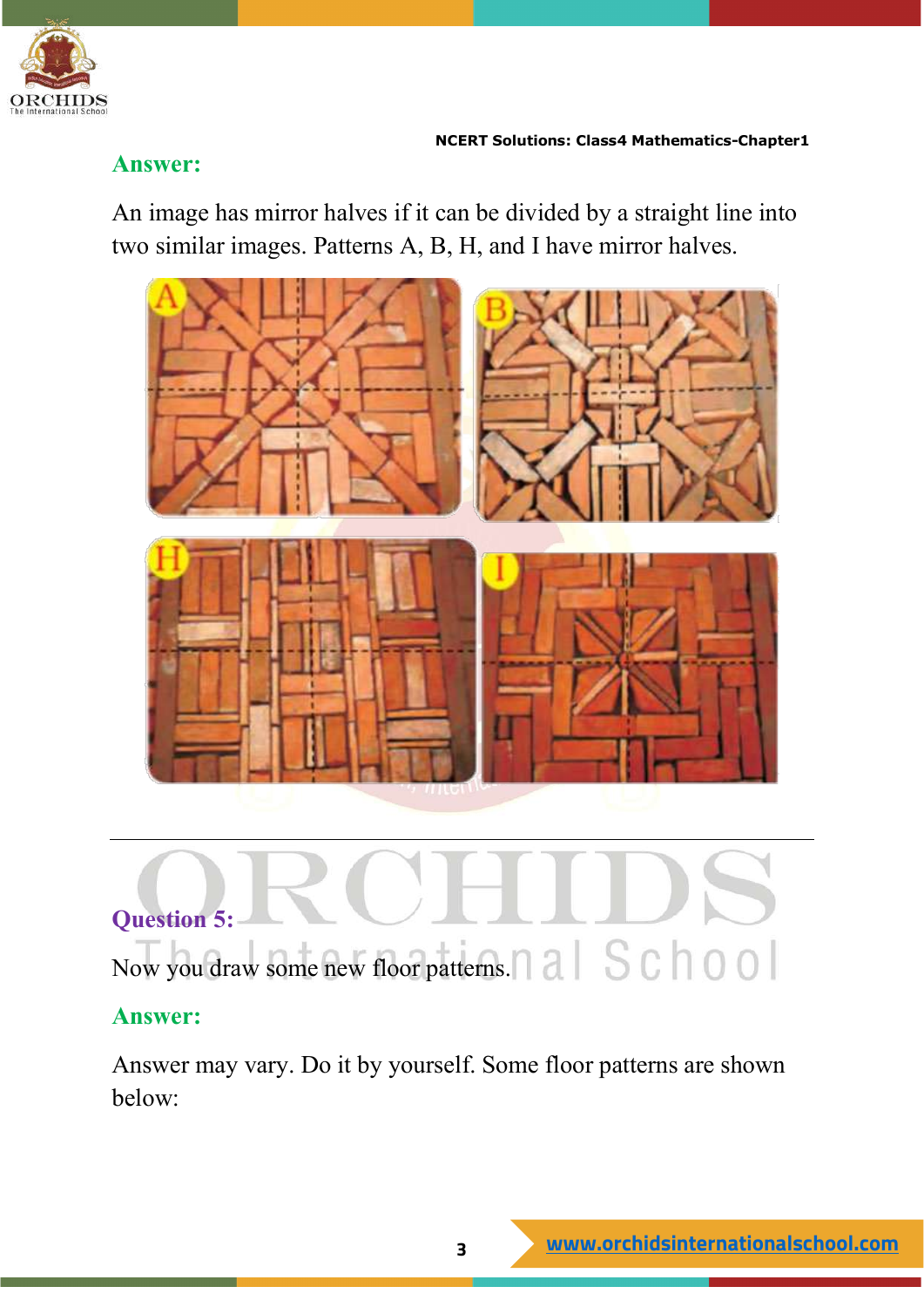



# **Question 6:** Page 4

How to draw a brick?

# **Answer:**

A brick is a type of block which has six rectangular faces. The drawing of a brick is shown below.

# Question 7: International School

How many faces in all does a brick have?

# **Answer:**

A brick is a type of block which has six rectangular faces. Therefore, a brick has six faces in all.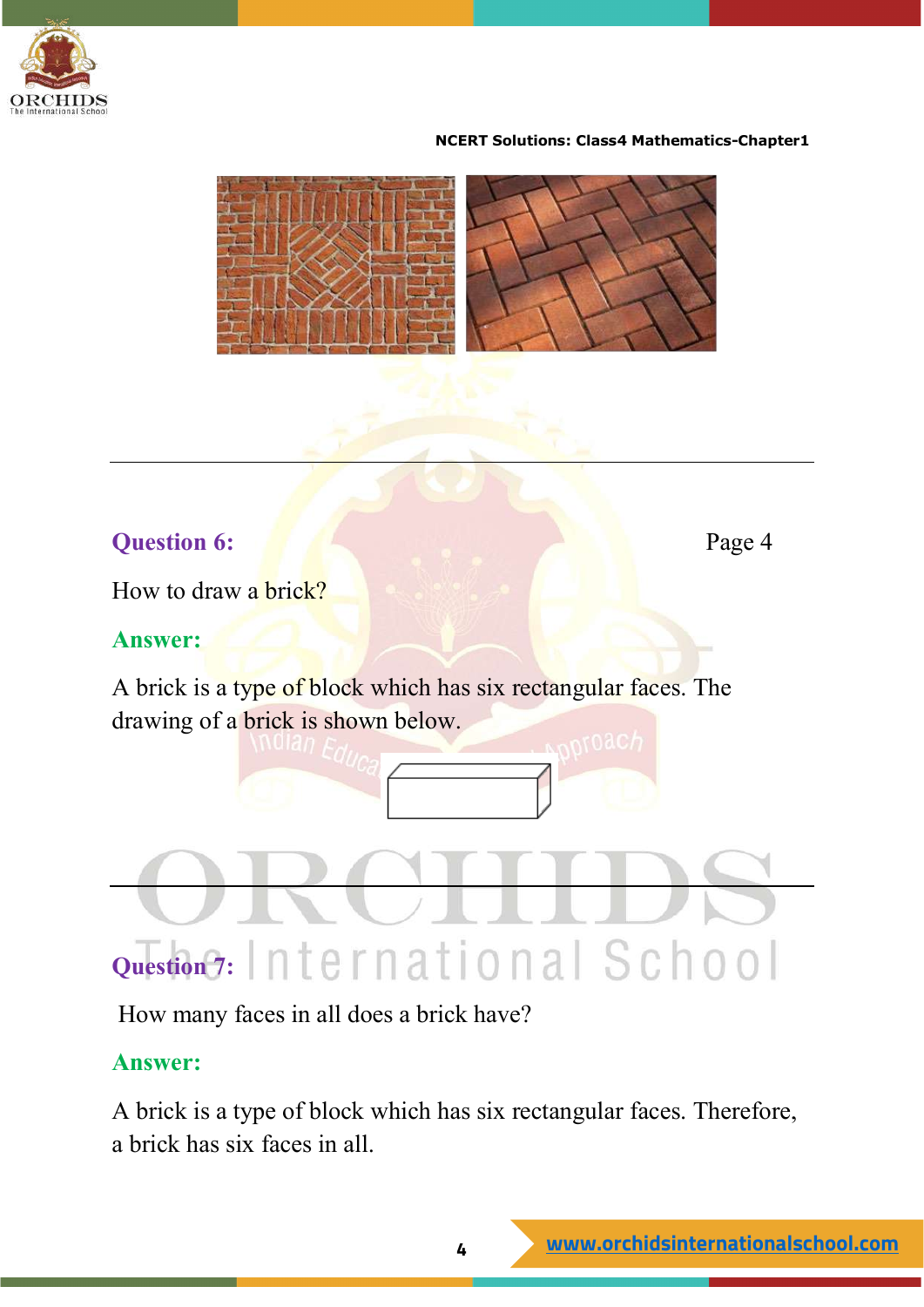

# **Question 8:**

Is any face a square?

# **Answer:**

No, the face of a brick is not a square. Faces of a brick are rectangular in shape.

# **Question 9:**

Draw the smallest face of the brick?

# **Answer:**

The smallest face of the brick is:



tion, *In*ternal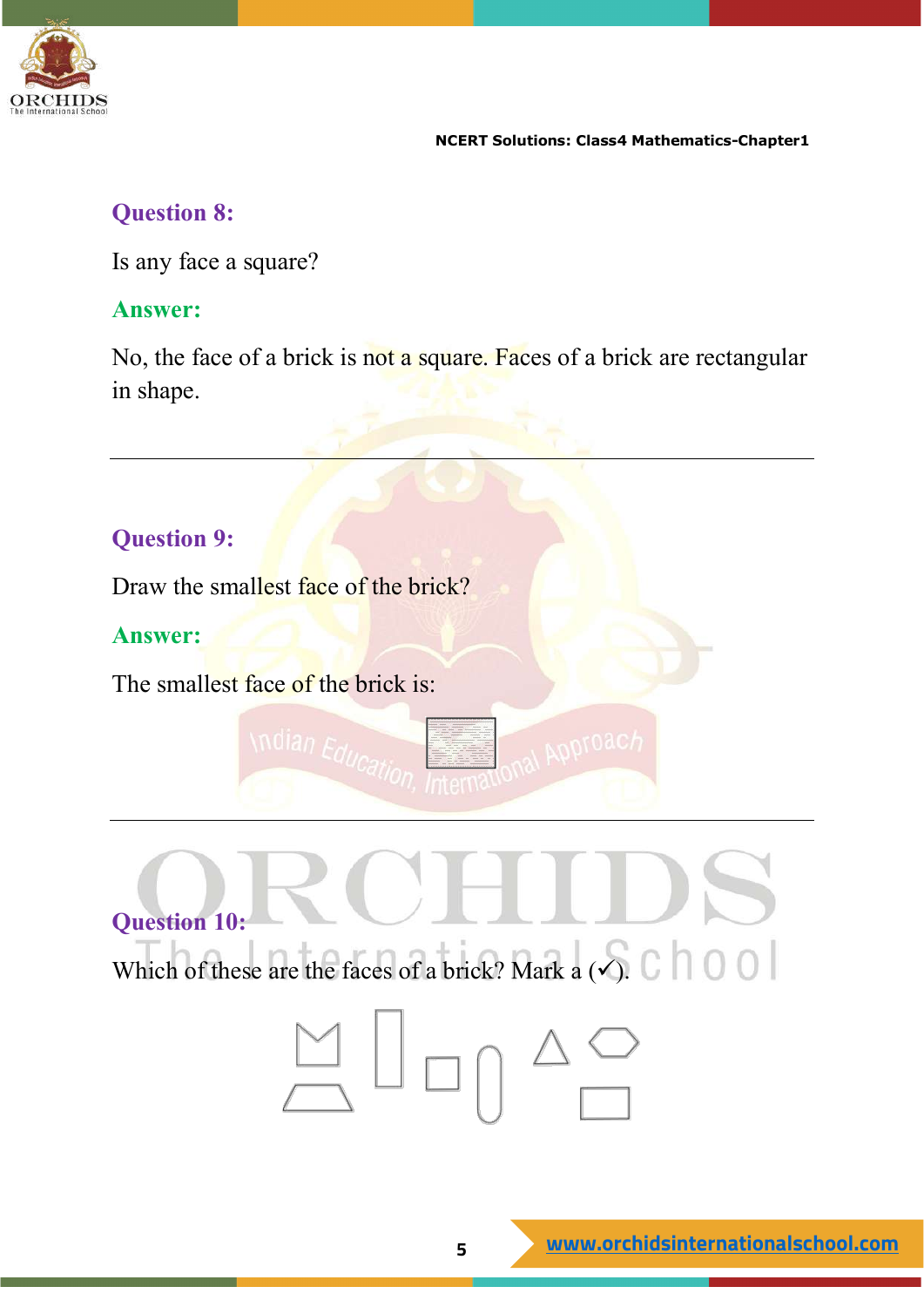

# **Answer:**

Faces of a brick are rectangular in shape. Therefore, the correct answer is:



# **Question 11:**

Which of these is a drawing of a brick? Mark a  $(\checkmark)$ .

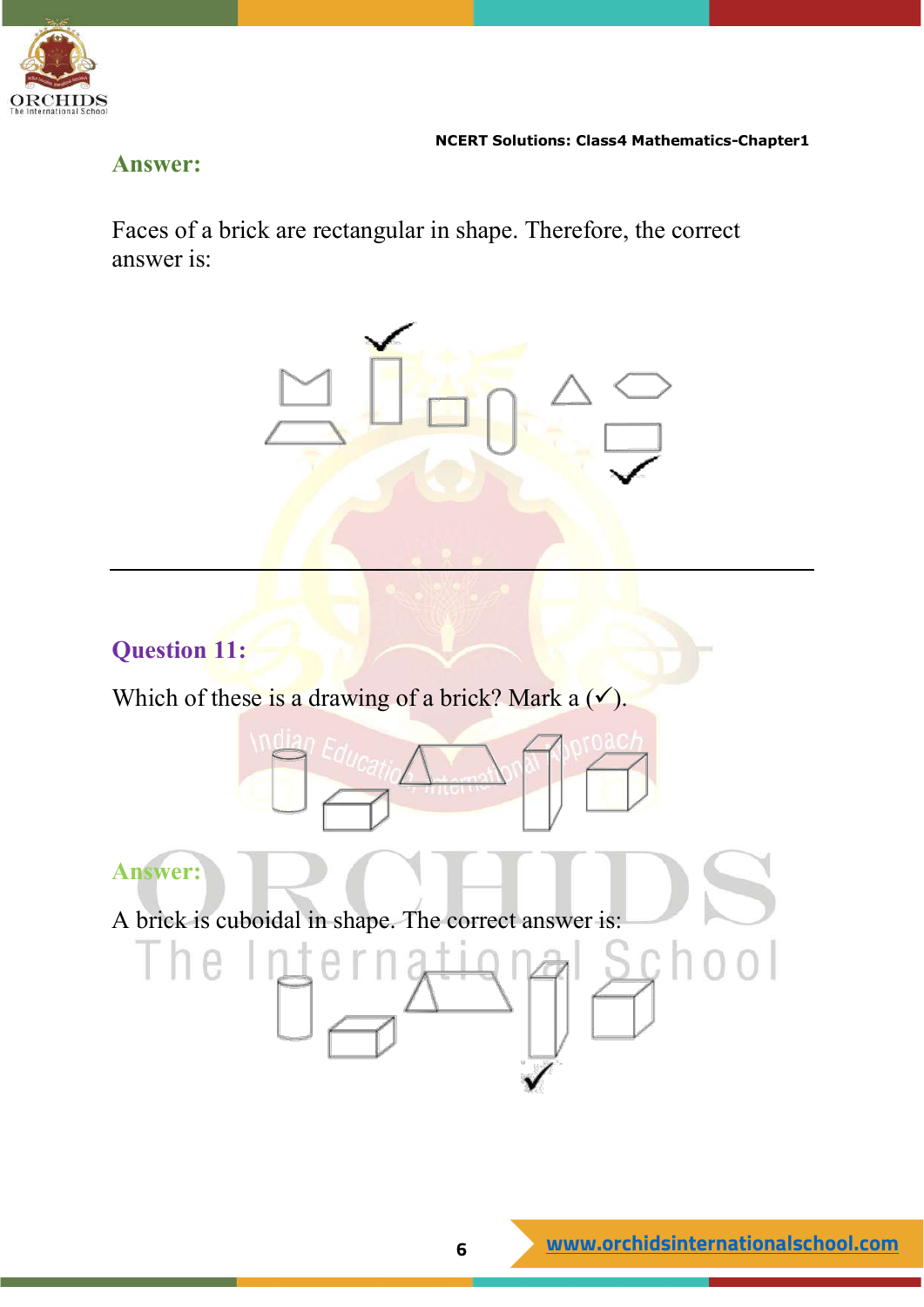

# **Question 12:**

Make a drawing of this box to show 3 of its faces.



# **Answer:**

A drawing of the box which shows its three faces is:



# **Question 13:**

Can you make a drawing of a brick which shows 4 of its faces?

# **Answer:**

A brick has six rectangular faces and only three of its faces are visible in a drawing. Therefore, we can't draw a brick that shows 4 of its faces.

# he Internationa

# **Question 14:** Page 5

What do you think? Which wall will be stronger?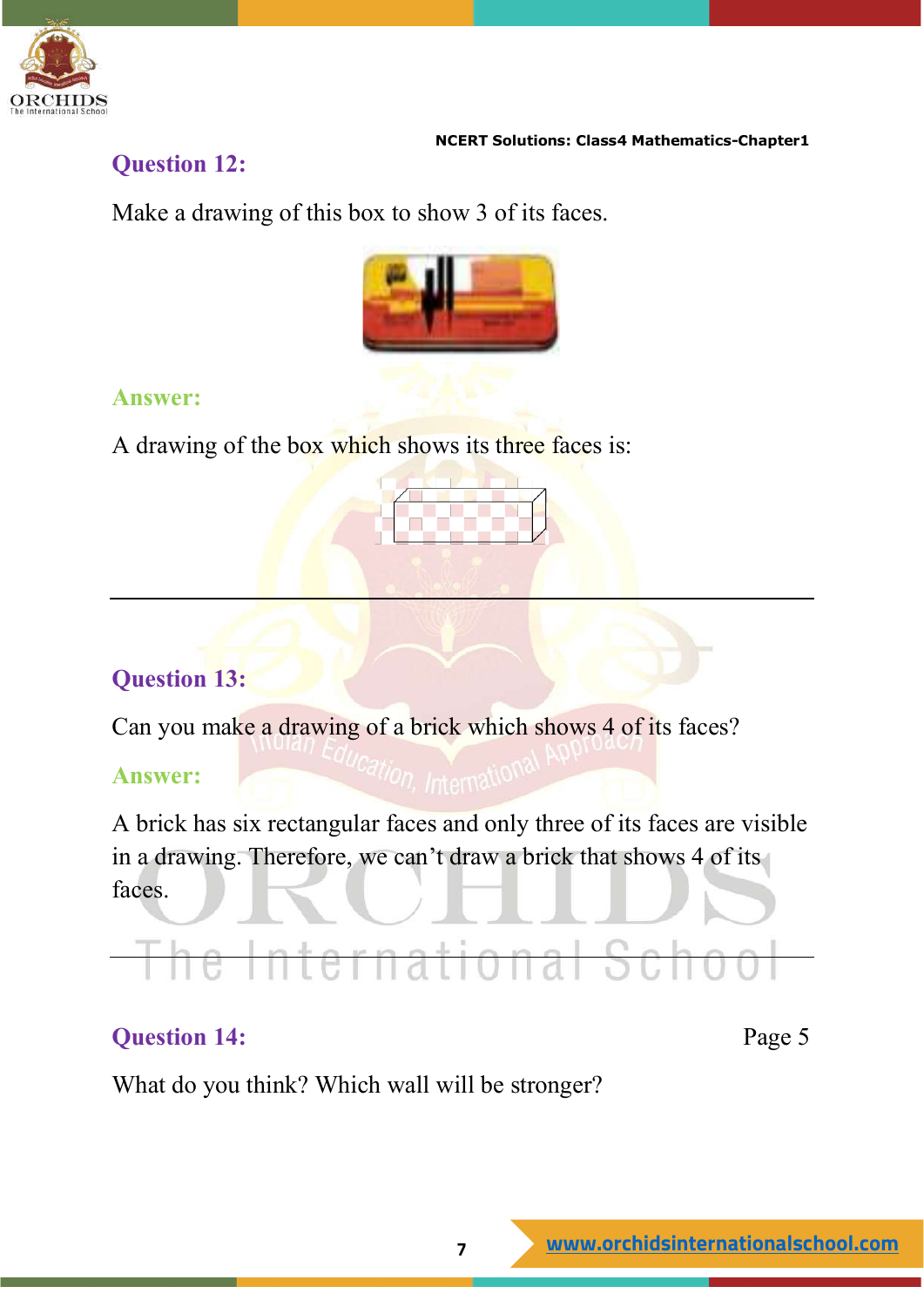

# **Answer:**

Munia has arranged the bricks one on top of the other so they can fall easily. Therefore, the wall made by Zainab will be stronger.

# **Question 15:**

Here are the photos of three kinds of brick walls. Can you see the difference in the way the bricks are placed?



# **Answer:**

The drawing of the given brick walls shown below shows the different ways in which the bricks are arranged.



# **Question 16:**

Now match the photo of each wall with the correct drawing below: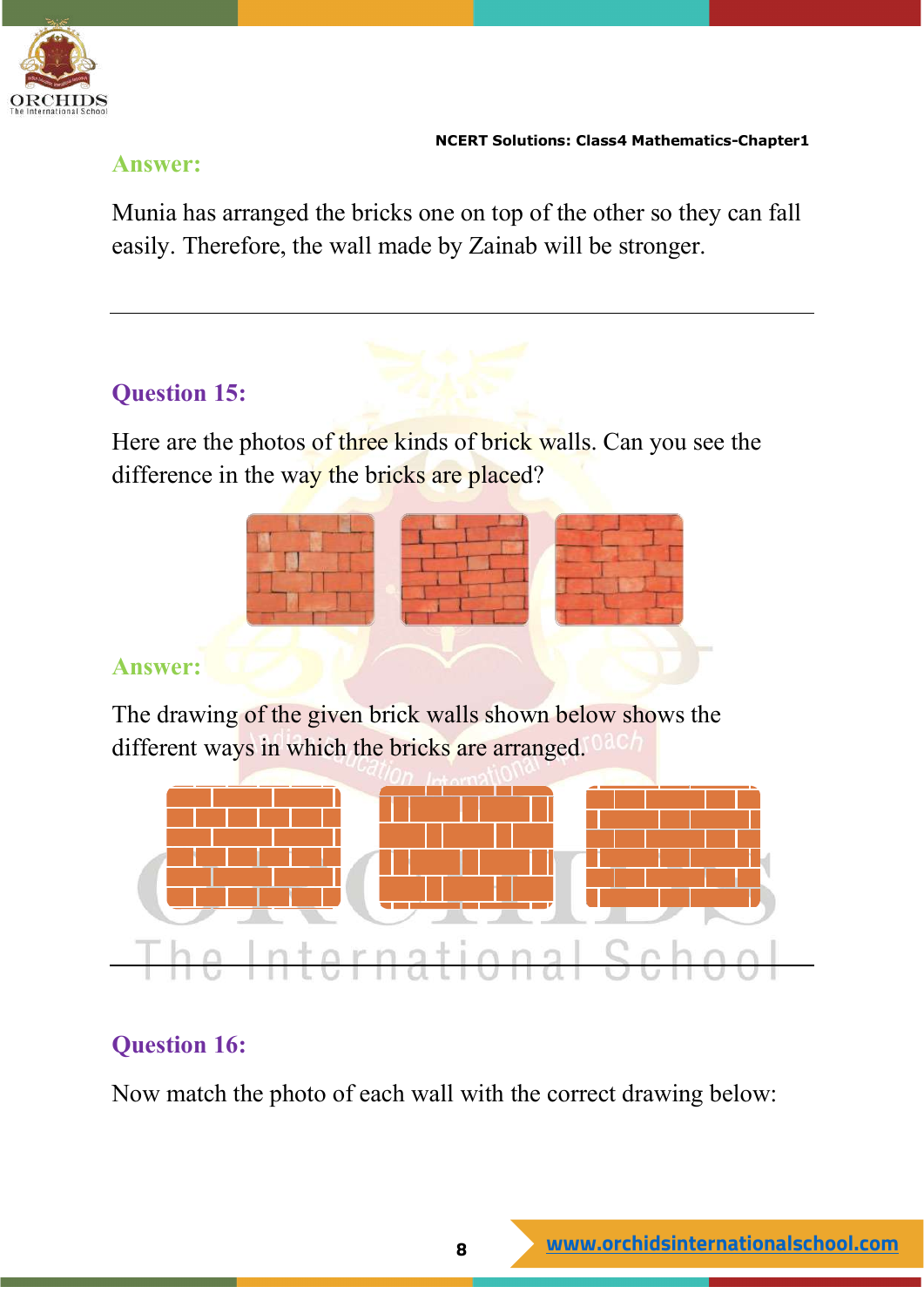







# **Answer:**

The correct answer is:

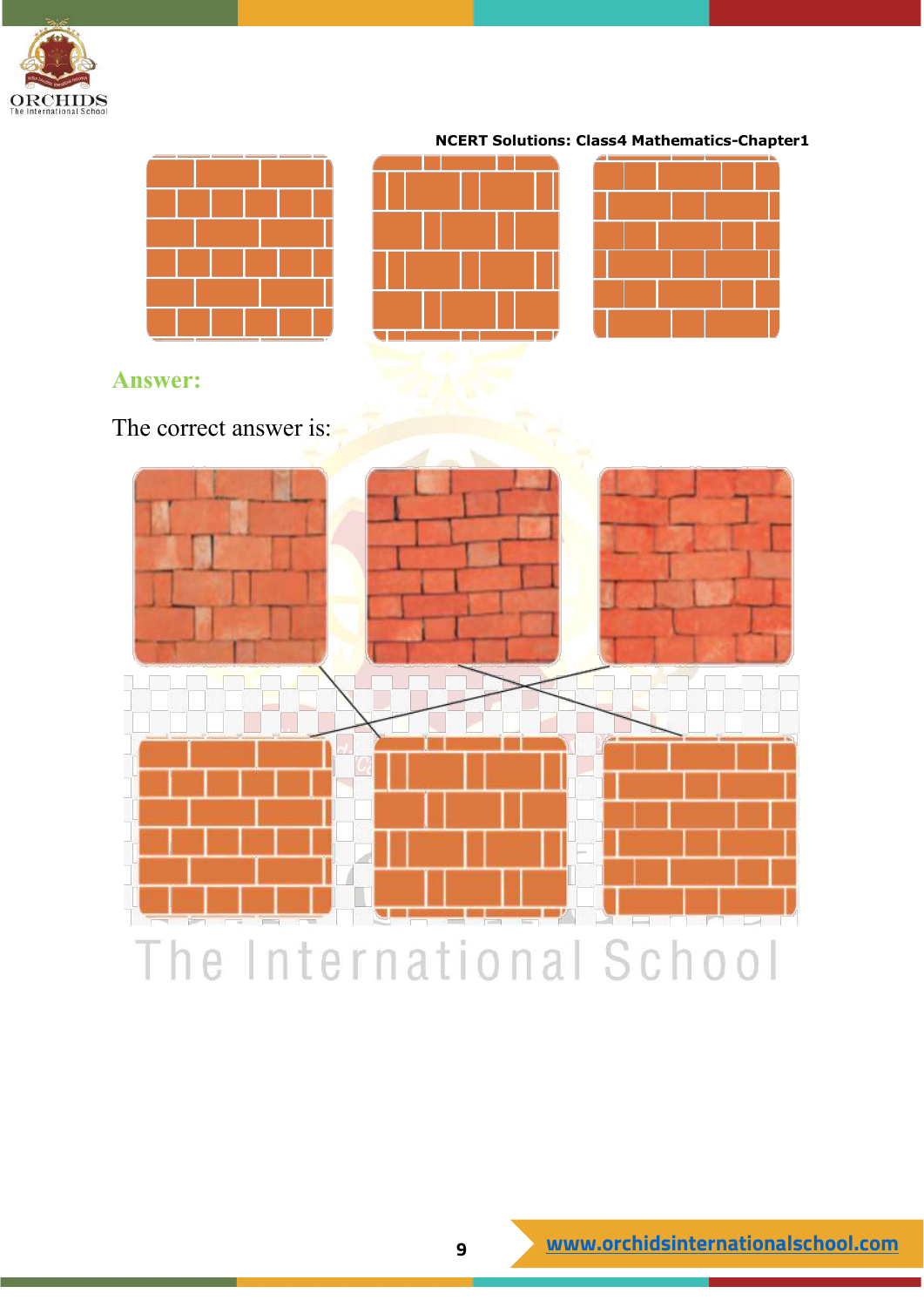

# **Question 17:** Page 6





How many different '*jaali*' patterns can you see in these two photos?

# **Answer:**

*Jaali* patterns are the holes in a wall made in a pattern. Five different patterns of *jaali* are seen in the given photos. School

# **Question 18:** Page 7

Now colour some bricks red and make your own '*jaali*' patterns in the wall drawn below.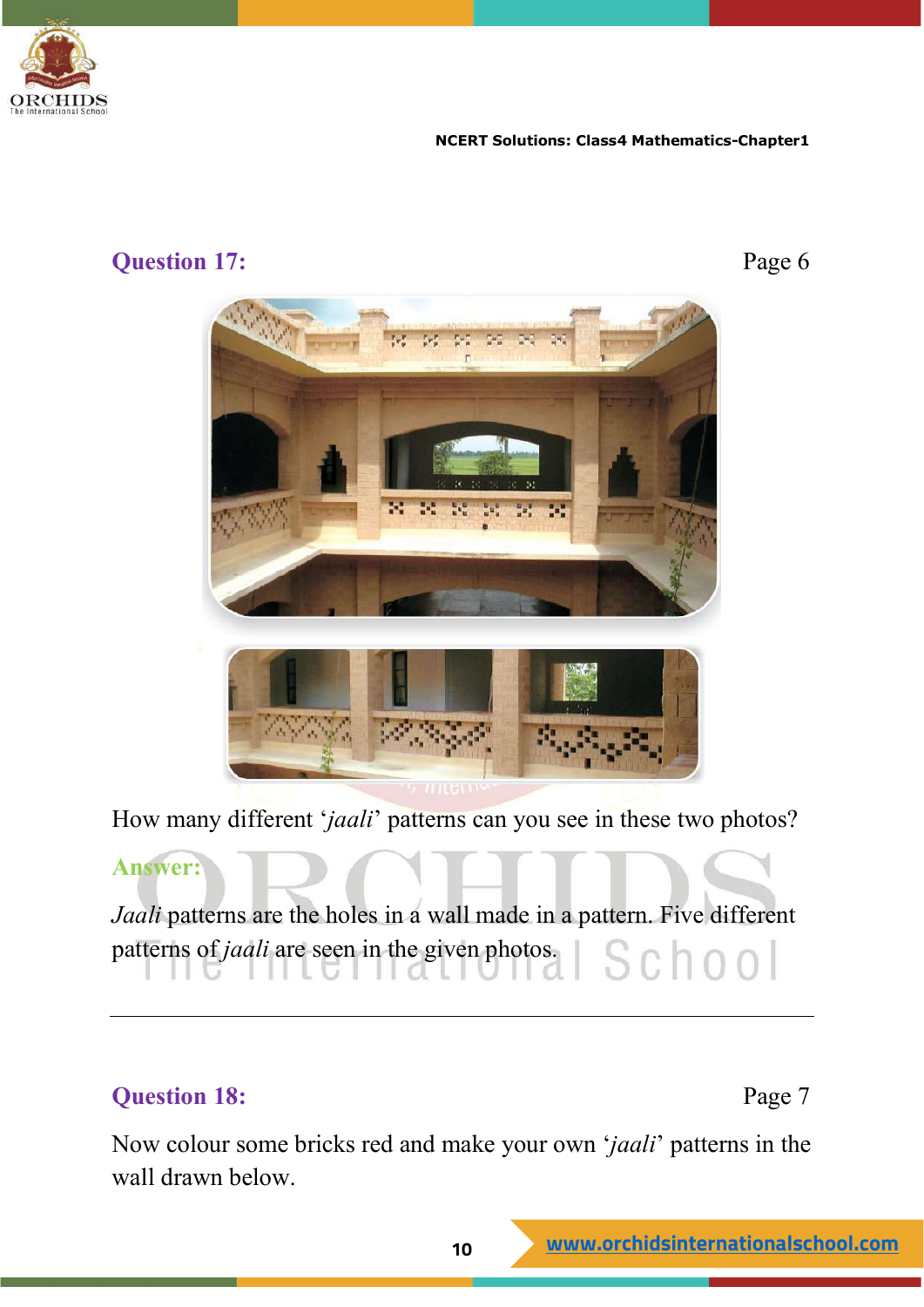

## **Answer:**

Colour some of the block red to make a new *jaali* pattern of your choice. Answers may vary. One example is:



# **Question 19:**

Now draw some *jharokha* patterns on the wall here. You can shade it  $black$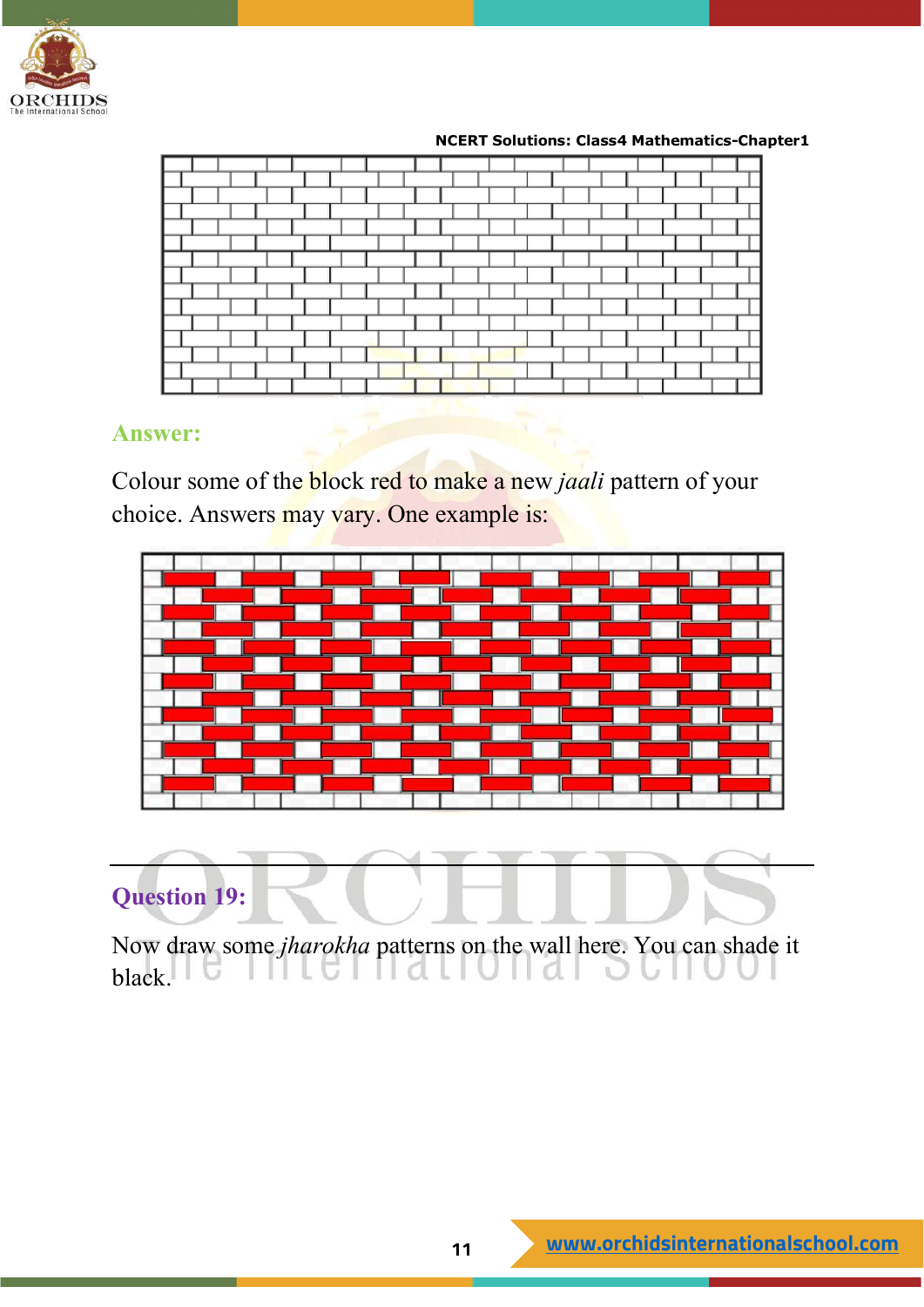



# **Answer:**

*Jharokha* are the different patterns of windows. Shade the block with black to draw your *jharokha* pattern. Answers may vary. One example is:



Have you seen arches in a bridge? Where else have you seen an arch?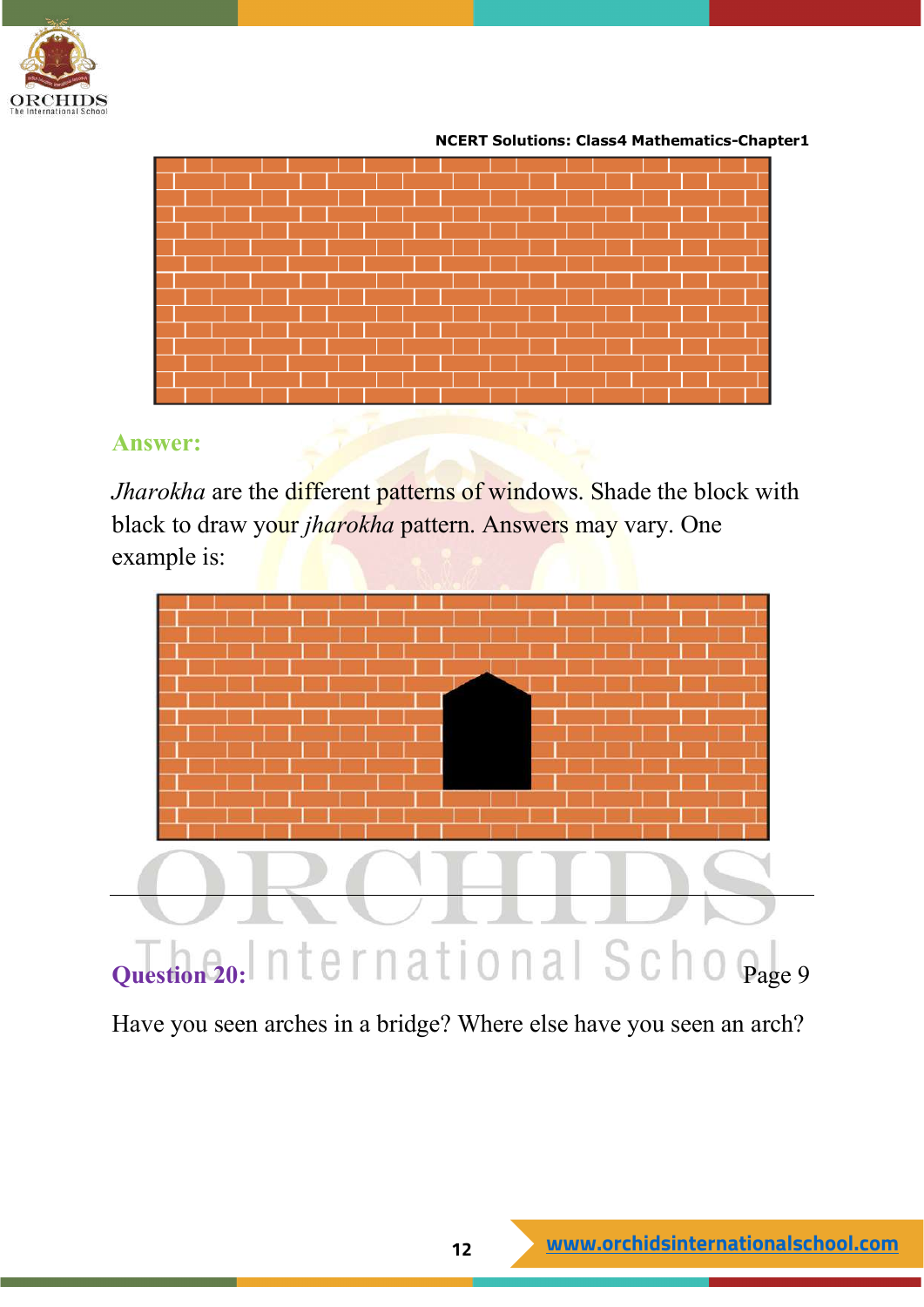

# **Answer:**

An arch is a curved structure. The image below shows an arch in a bridge.



A rainbow is also in the shape of an arch. Answer based on your experience. Answers may vary.



Isn't the *'jaali'* of this window beautiful?

# **Answer:**

Answer based on your observation. Answers may vary. A sample answer is:

Yes, the *jaali* of the window is very beautiful.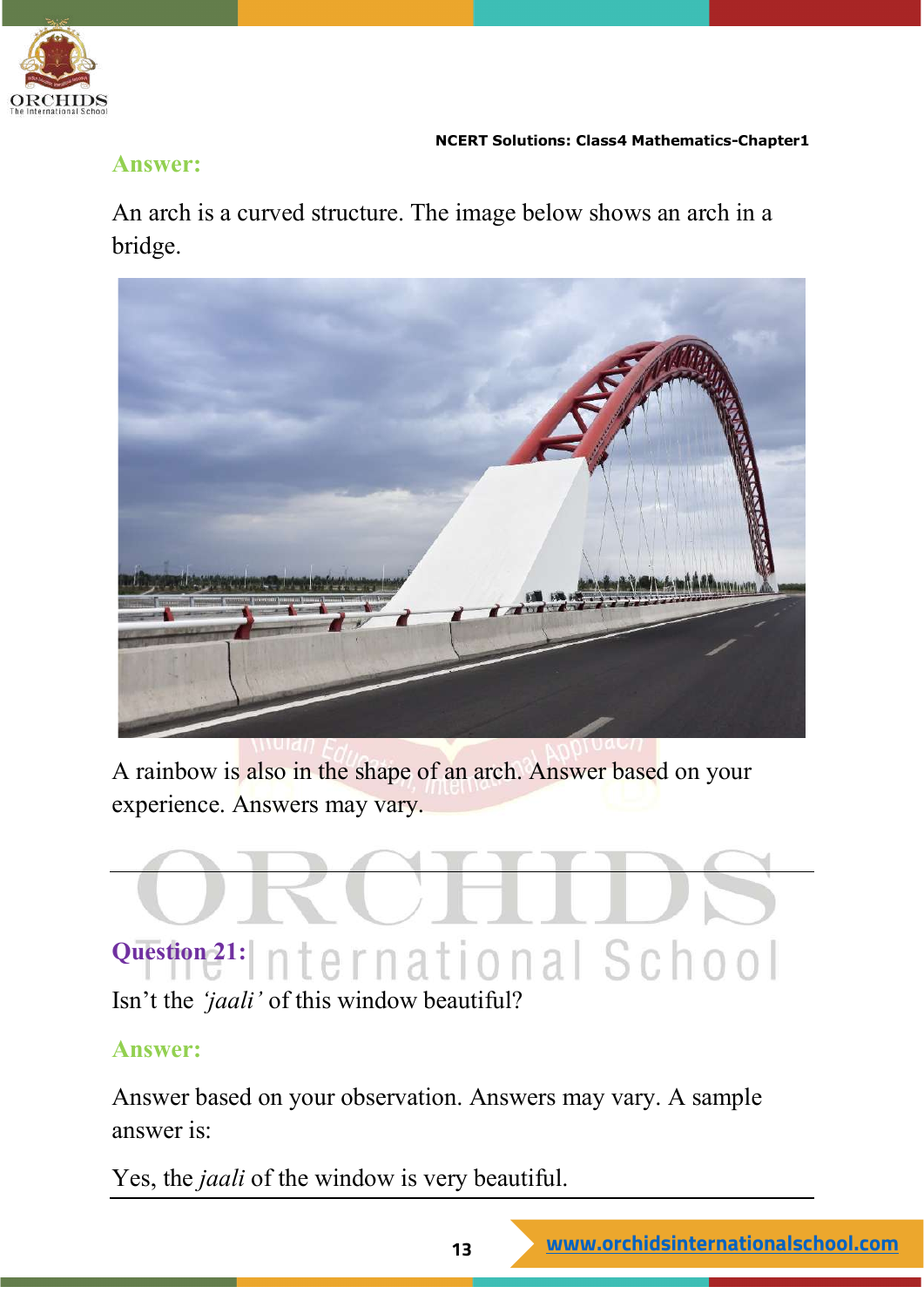

# **Question 22:** Page 10



Which of these bricks have curved edges?

### **Answer:**

The edges are said to be curved if it is rounded. The second and third bricks from the top left corner have curved edges. The images of the curved edges bricks are: *ation*, Internati

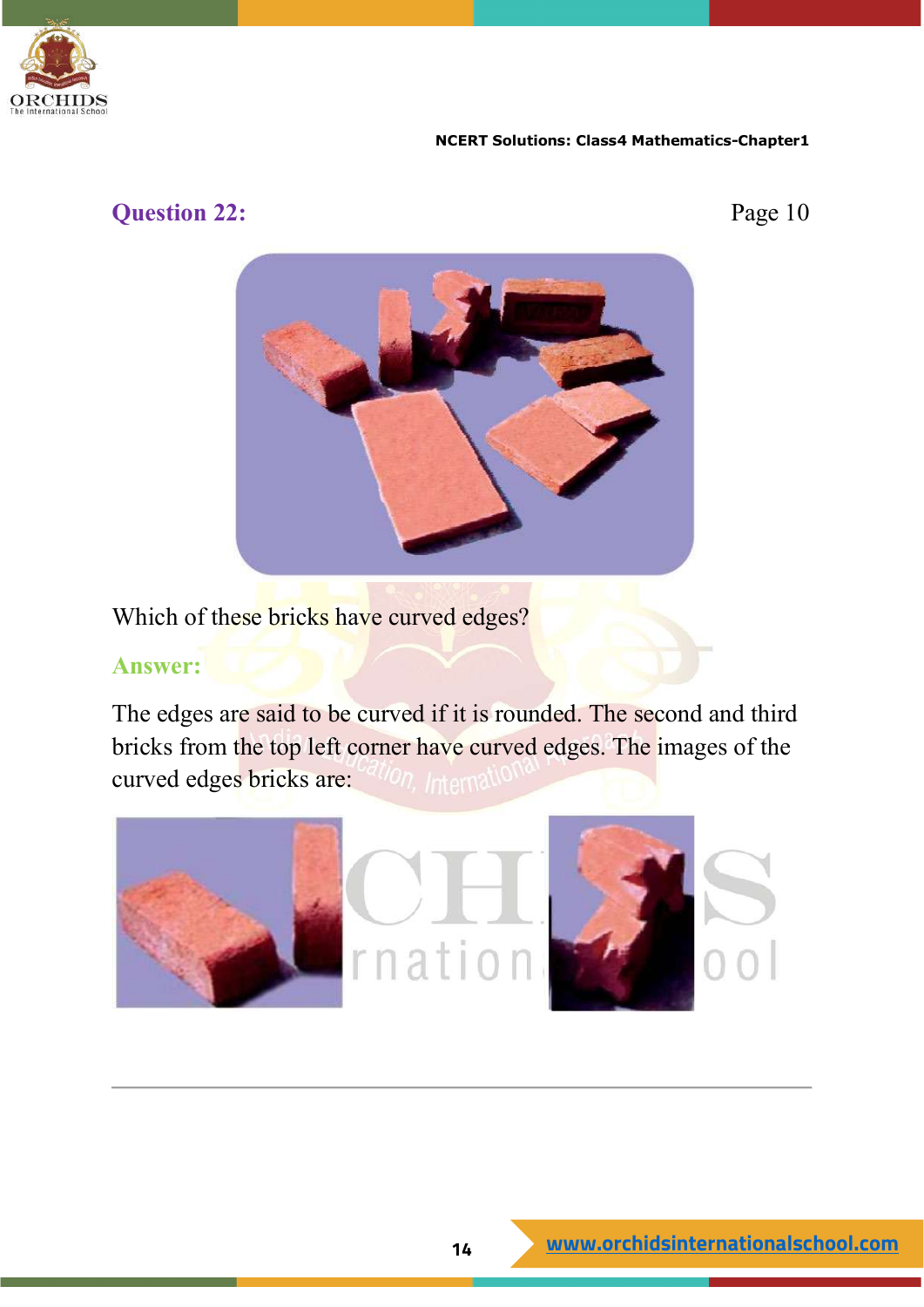

# **Question 24:**

How many faces do you see of the longest brick?

# **Answer:**

Observe the longest brick. Only two faces are visible.

# **Question 25:**

Is there any brick which has more than six faces?

# **Answer:**

A brick has six rectangular faces. Therefore, a brick cannot have more than six faces.

# **Question 26: Andian FM**

Have you seen bricks of different sizes? Take one brick and measure it.

- a) How long is it?
- b) How wide is it?
- c) How high is it? ernational School

# **Answer:**

The bricks are of different sizes.

a) Use a ruler to measure the length of a brick. Answers may vary. Approximately bricks are 20 cm long.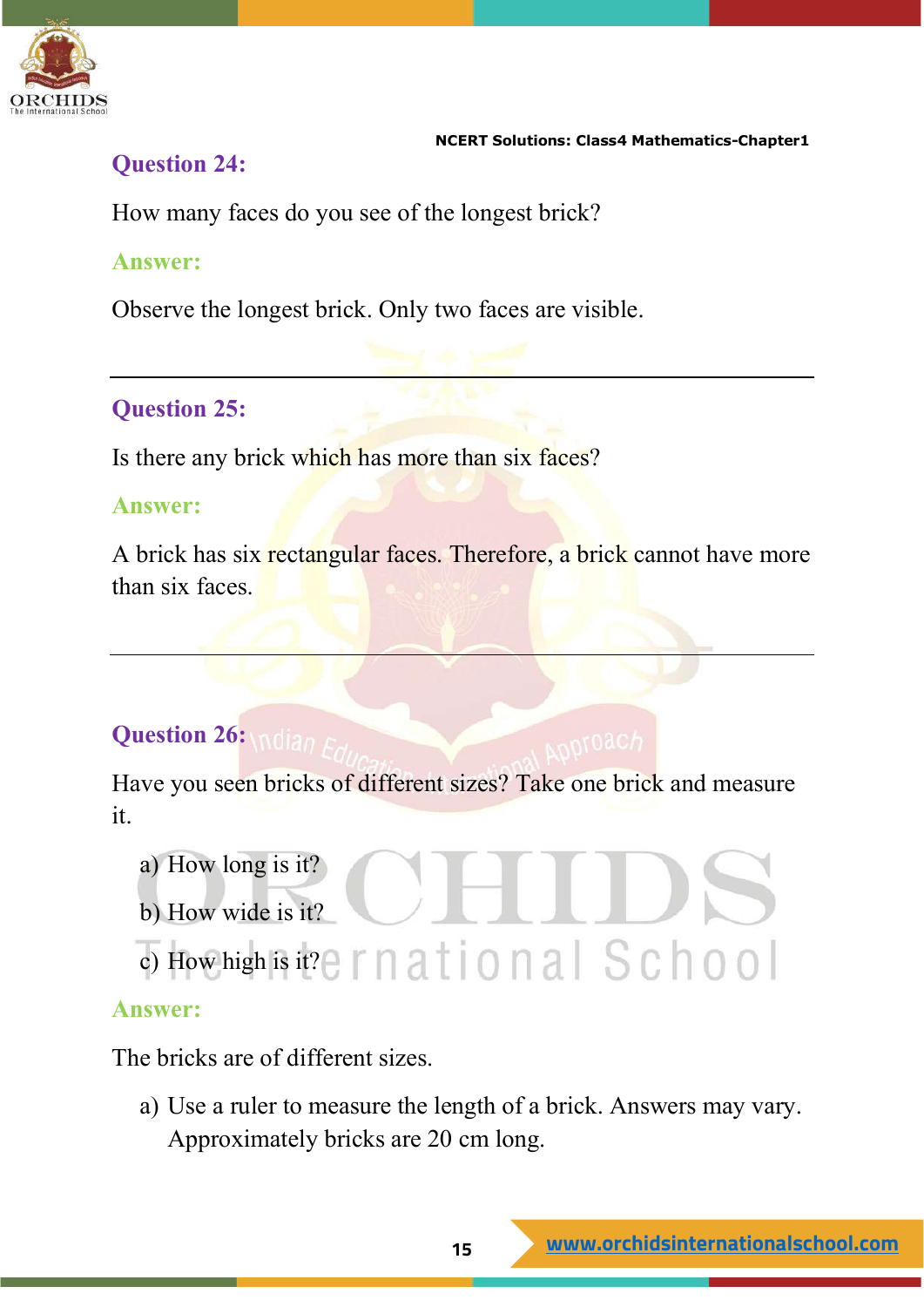

- b) Use a ruler to measure the breadth of a brick. Answers may vary. Approximately bricks are 8 cm wide.
- c) Use a ruler to measure the height of a brick. Answer may vary. Approximately bricks are 1 cm high.

# **Question 27:**

Muniya wants to make a wall 1 meter long. How many bricks will she need to put in a line?

# **Answer:**

**Step 1:** Consider the length of a brick as 20 cm.

The relationship between metres and centimetres is  $1 m = 100 cm$ . Therefore, Muniya wants to make the wall 100 cm long.

**Step 2:** Divide 100 by 20 to obtain the number of bricks she needs to put in a line.

 $100 \div 20 = 5$ 

Therefore, 5 bricks are required.

# The International School

# **Question 28:**

Can you guess how high is the chimney here? Is it:

- a) about 5 meters?
- b) about 15 meters?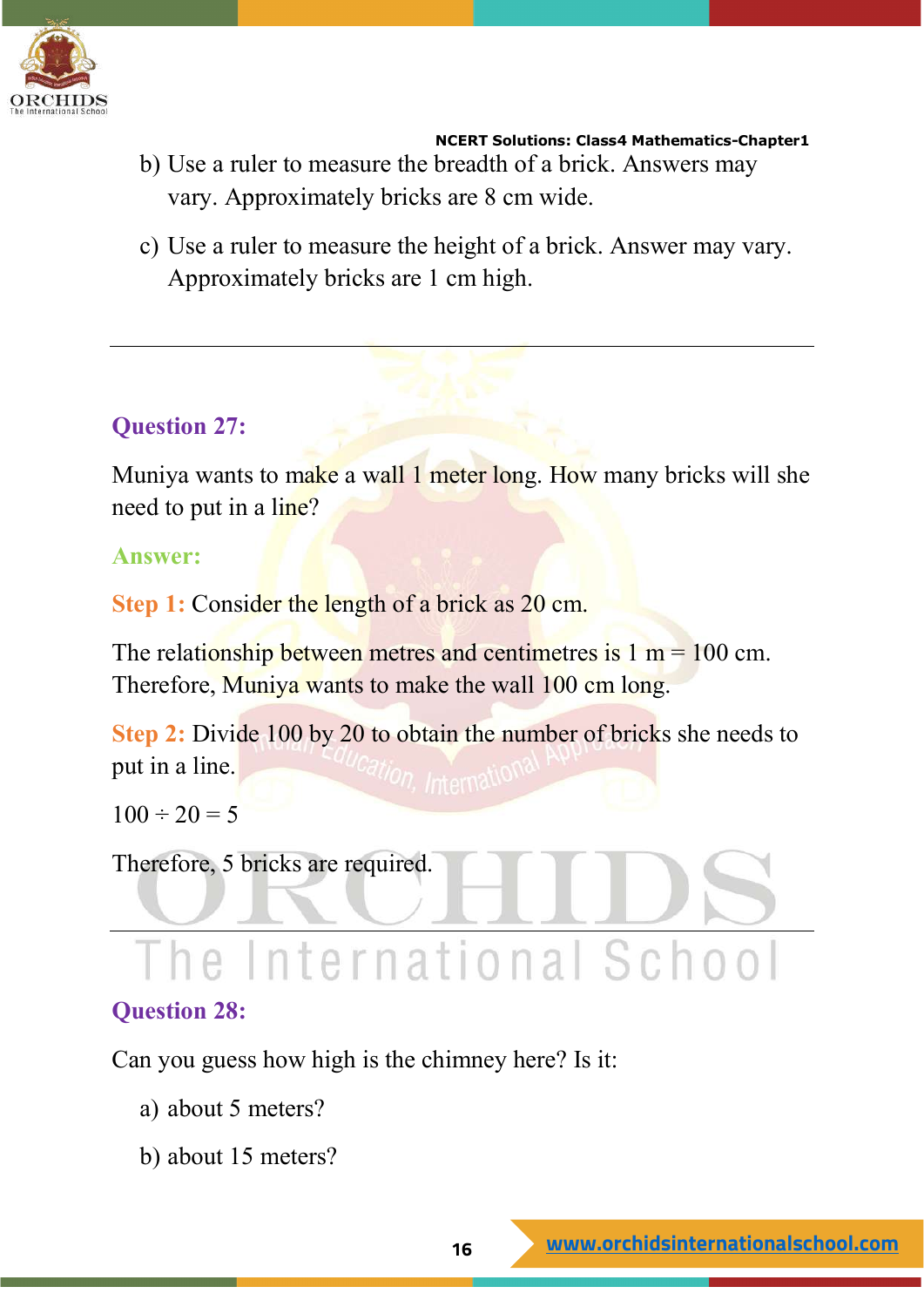

c) about 50 meters?

## **Answer:**

Observe the height. 5 meters and 15 meters are very small heights in comparison to the height of a chimney. So, it should be 50 meters. Hence, the height of the chimney is about 50 meters.

# **Question 29:**

Here are four pictures from the brick kiln. These pictures are jumbled up. Look at them carefully.

Write the correct order.

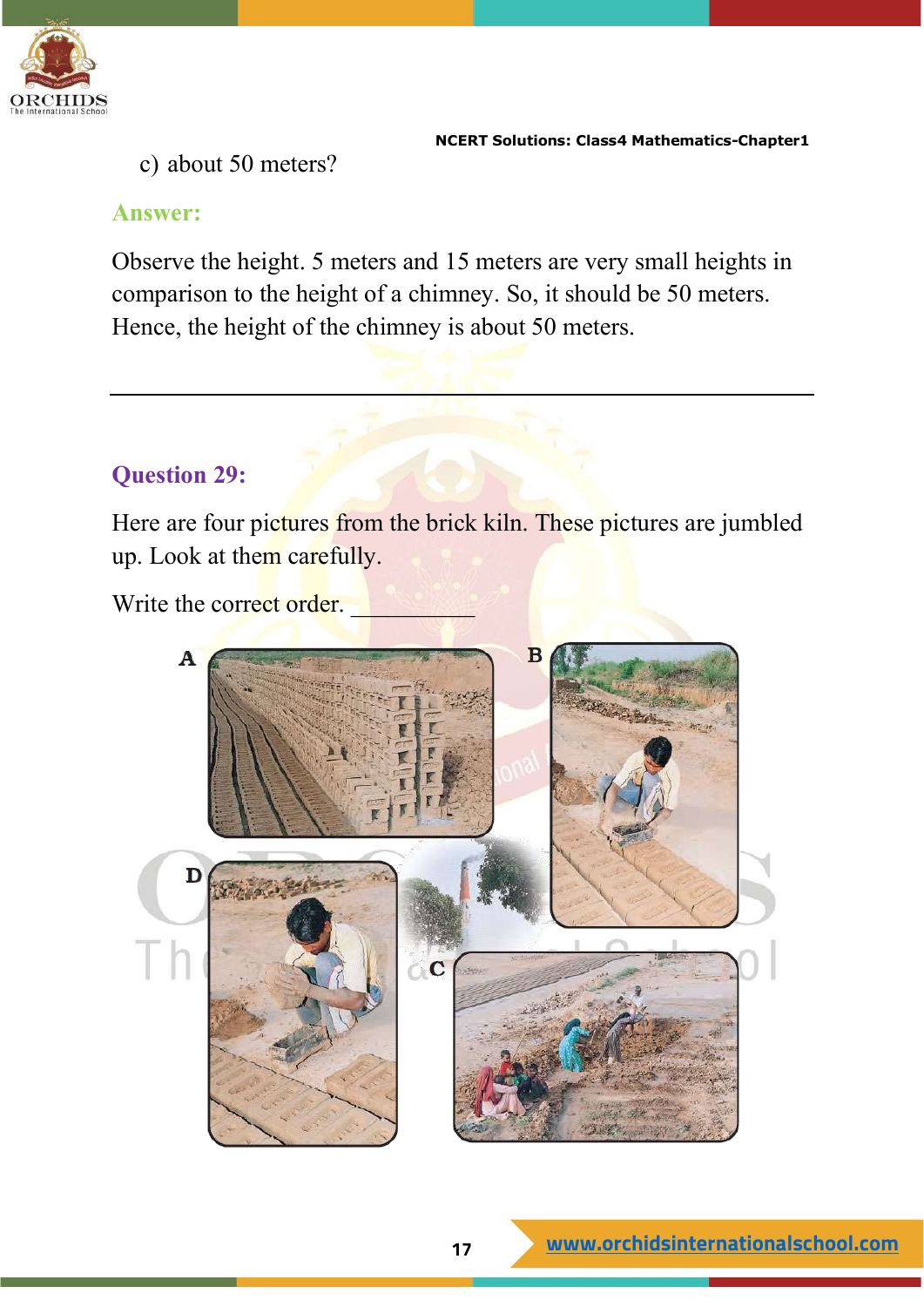

## **Answer:**

The process of making a brick are the following:

- Collect the soil dug from the earth.
- Mould the soil in the shape of a cuboidal.
- Keep each of them separately leaving some spaces to dry.
- Arrange each brick one above the other.

The correct order is C, D, B, and A.

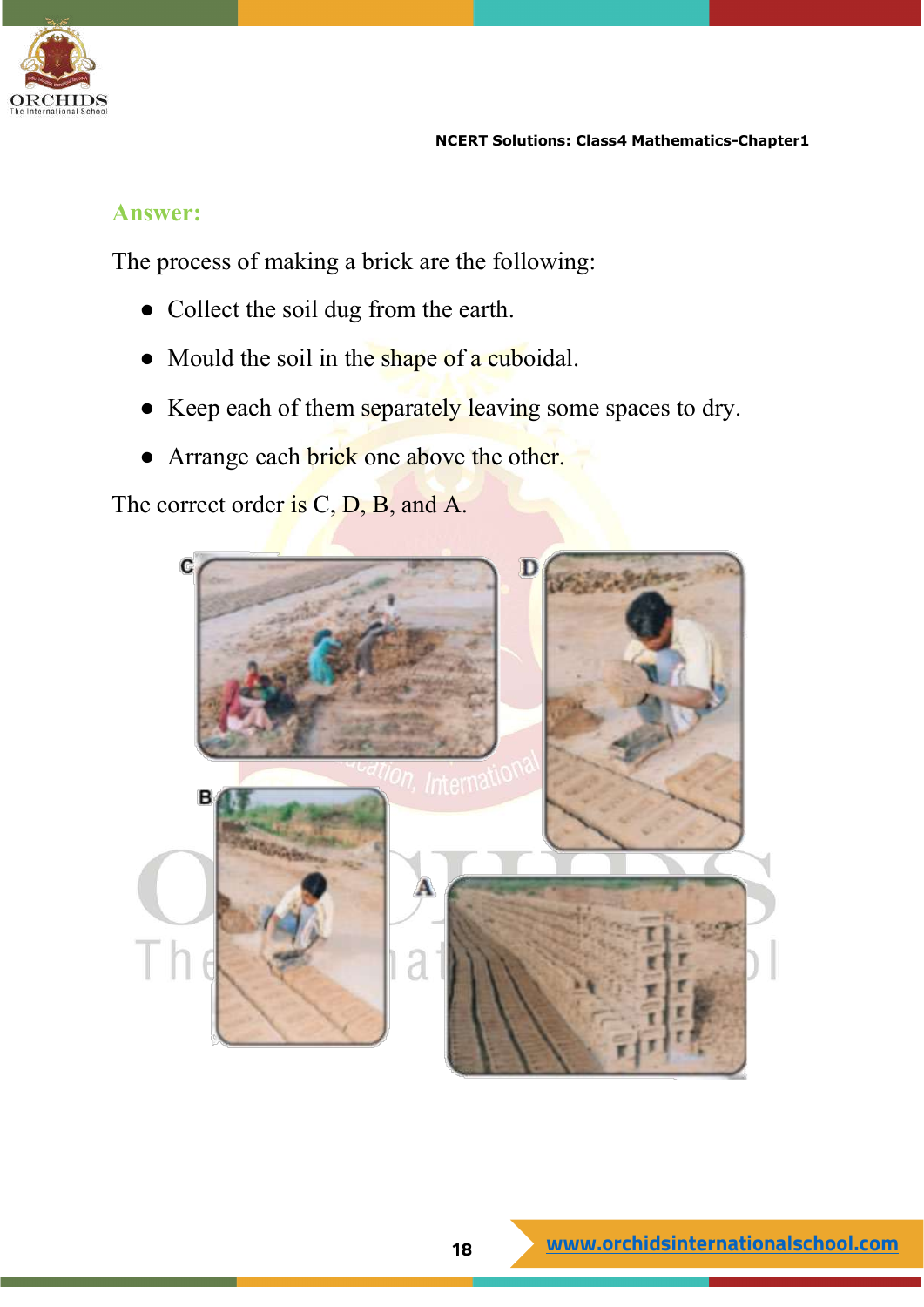

# **Question 30:**

How do you think a brick is made out of soil dug from the earth?

Look at the pictures and discuss in groups.

# **Answer:**

The process of making a brick is:

- Collect the soil dug from the earth.
- Mould the soil in the shape of a cuboidal.
- Keep each of them separately leaving some spaces to dry.
- Arrange each brick one above the other.

# **Question 31:** Page 12

Have you seen a brick kiln? Did you try to guess the number of bricks kept there?

# **Answer:**

Answer the question based on your observation. Answer may vary. A sample answer is:

Yes, I have seen a brick kiln. There are many bricks placed together.

# **Question 32:**

Can you try to write one lakh?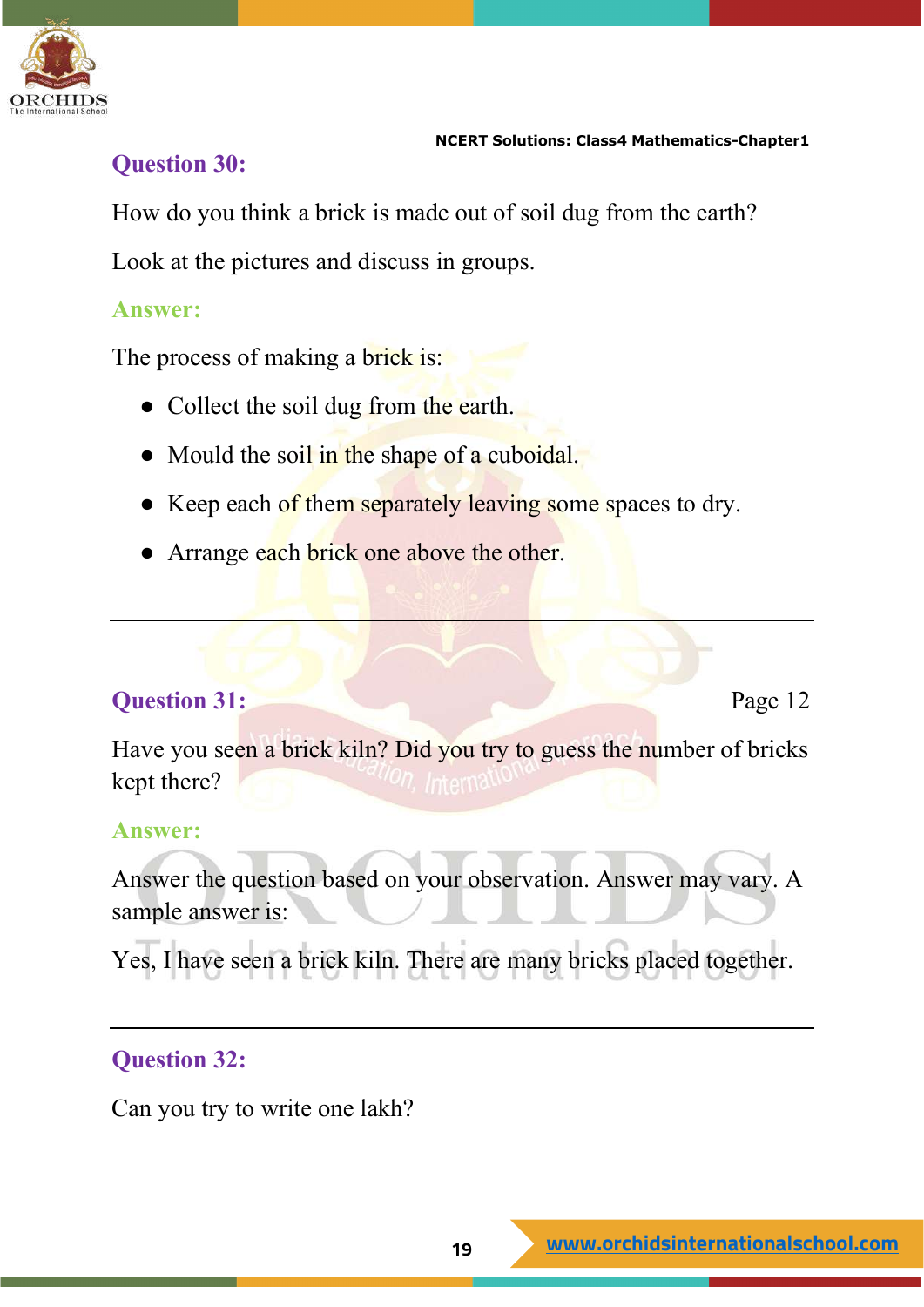

# **Answer:**

The number one lakh has 5 zeros after 1. It is written as 1,00,000.

# **Question 33:**

Ask your friends where they have heard of a lakh?

# **Answer:**

Answer the question based on the responses from your friends. Answers may vary. The number one lakh is used to express a bigger number. You may hear one lakh in describing the population of a city or in terms of money.

# **Question 34:**

Look at these photos and guess how many bricks are carried by this truck. Also find out from a trunk driver how many bricks they can carry in one truck.



# **Answer:**

Answer it based on your observation. Answers may vary.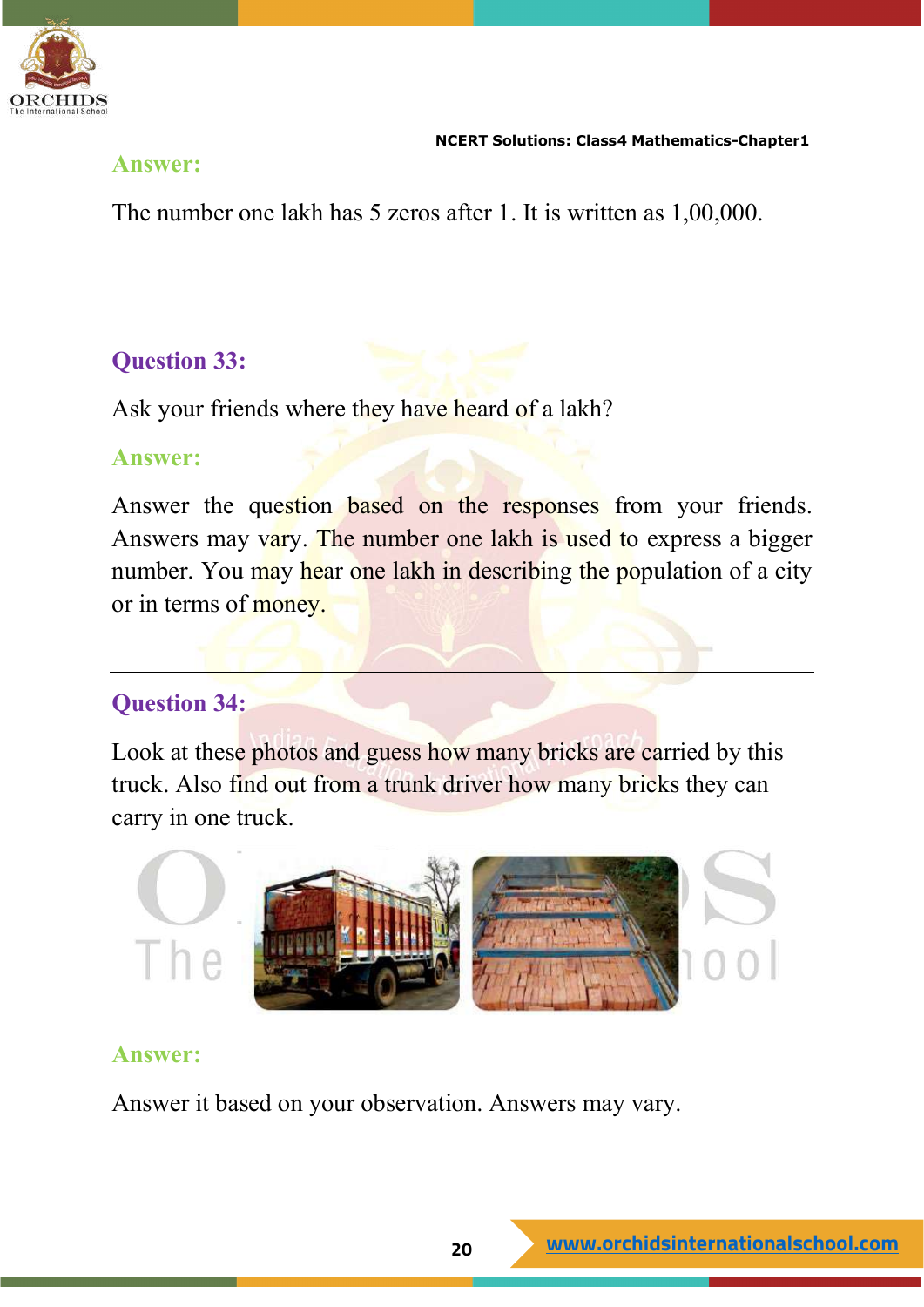

It can be observed that they are more than thousands of bricks in the given photos. In general, a truck can carry approximately 4000 bricks.

# **Question 35:**

Bhajan went to buy bricks. The price was given for one thousand bricks. The prices were also different for the different types of bricks.

| <b>Oldbricks</b>          | - Rs 1200 for one thousand bricks |
|---------------------------|-----------------------------------|
| New bricks from Intapur   | - Rs 1800 for one thousand bricks |
| New bricks from Brickabad | - Rs 2000 for one thousand bricks |

Bhajan decided to buy the new bricks from Brickabad. He bought three thousand bricks. How much did he pay?

# **Answer:**

The cost of one thousand new bricks from Brickabad is Rs 2000. Multiply 2000 by 3 to get the cost of three thousand new bricks.

 $2000 \times 3 = 6000$ Therefore, Bhajan paid Rs 6000. The International Scho

# **Question 36:**

Guess what he will pay if he buys 500 old bricks.